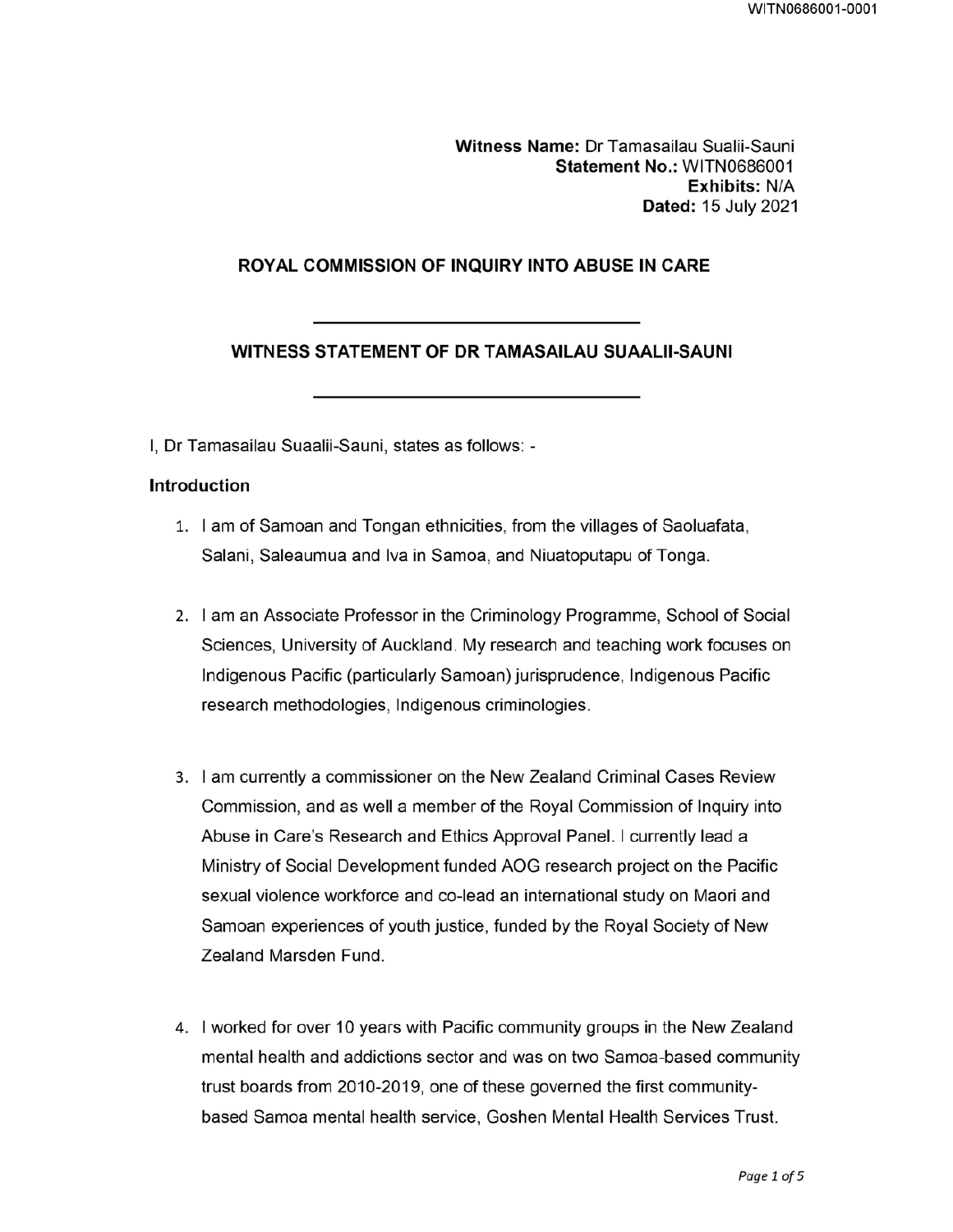- 5. From 2018-2020, I also worked on the Pacific film documentary Loimata: The Sweetest Tears (directed by Anna Marbrook and Jim Marbrook, funded by NZ on Air and NZ Film Commission), as a co-executive producer. The film explores themes of sexual abuse.
- 6. I am currently co-lead of the qualitative component of the Ministry of Health funded research project titled Pacific COVID-19 intelligence gathering and analysis, which will work closely with Pacific community groups in New Zealand, especially those who are service providers for Pacific individuals or families affected by COVID-19 in New Zealand.
- 7. Lastly, I am also a part of the executive leadership team of the newly established Pacific Aotearoa Researchers' Collective, promoting Pacific research excellence, and Pacific researcher capacity and capability building in Aotearoa New Zealand.

## Public Hearing - 'Tulou - Our Pacific Voices'

- 8. I have been asked by the Royal Commission of Inquiry into Abuse in Care (the Inquiry) to participate as part of the public hearing on Pacific people's experience of abuse in care, 'Tulou - Our Pacific Voices' ("the Hearing").
- 9. I have been asked specifically to provide my views as part of the Talanoa Panel discussion on 'Pathways into care' and have been asked to provide my views on the following topics and questions:
	- a) How can we build safe spaces in Pacific communities to share information about mental health, care and protection and justice for our children and young people?
	- b) What do Pacific communities need to understand about the care and protection, mental health, transitional justice and disability support systems in New Zealand?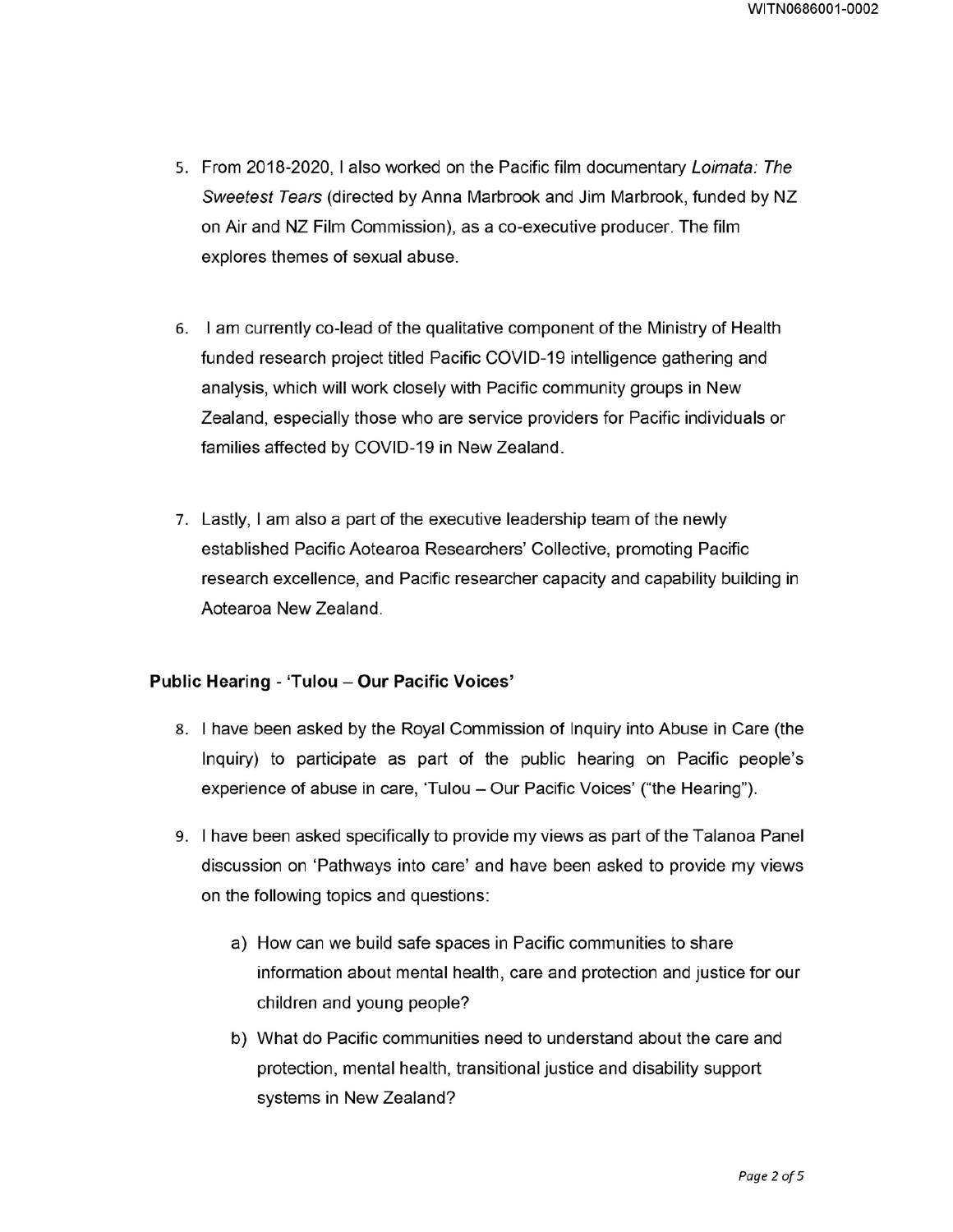- c) How can Pacific families and communities better support each other to prevent our Pacific children from going into care?
- d) How can we ensure that Pacific children are given the opportunities to grow their knowledge and understanding of their culture and language if they go into care?
- e) How can we hold caregivers accountable for their actions of abuse and/or neglect towards Pacific children's cultural wellbeing and needs?
- f) What does a care system/justice system/mental health system underpinned by Pacific values look like?
- 10. I believe that my cultural and academic background and experience qualify me to participate as an expert witness on the Talanoa Panel discussion.

## Statement of Truth

This statement is true to the best of my knowledge and belief and was made by me knowing that it may be used as evidence by the Royal Commission of Inquiry into Abuse in Care.

|             | 2012 - 2010 - 2010 - 2010 - 2010 - 2010 - 2010 - 2010 - 2010 - 2010 - 2010 - 2010 - 2010 - 2010 - 20 |
|-------------|------------------------------------------------------------------------------------------------------|
|             | GRO-C                                                                                                |
| Signed<br>. |                                                                                                      |

Dated: 15 July 2021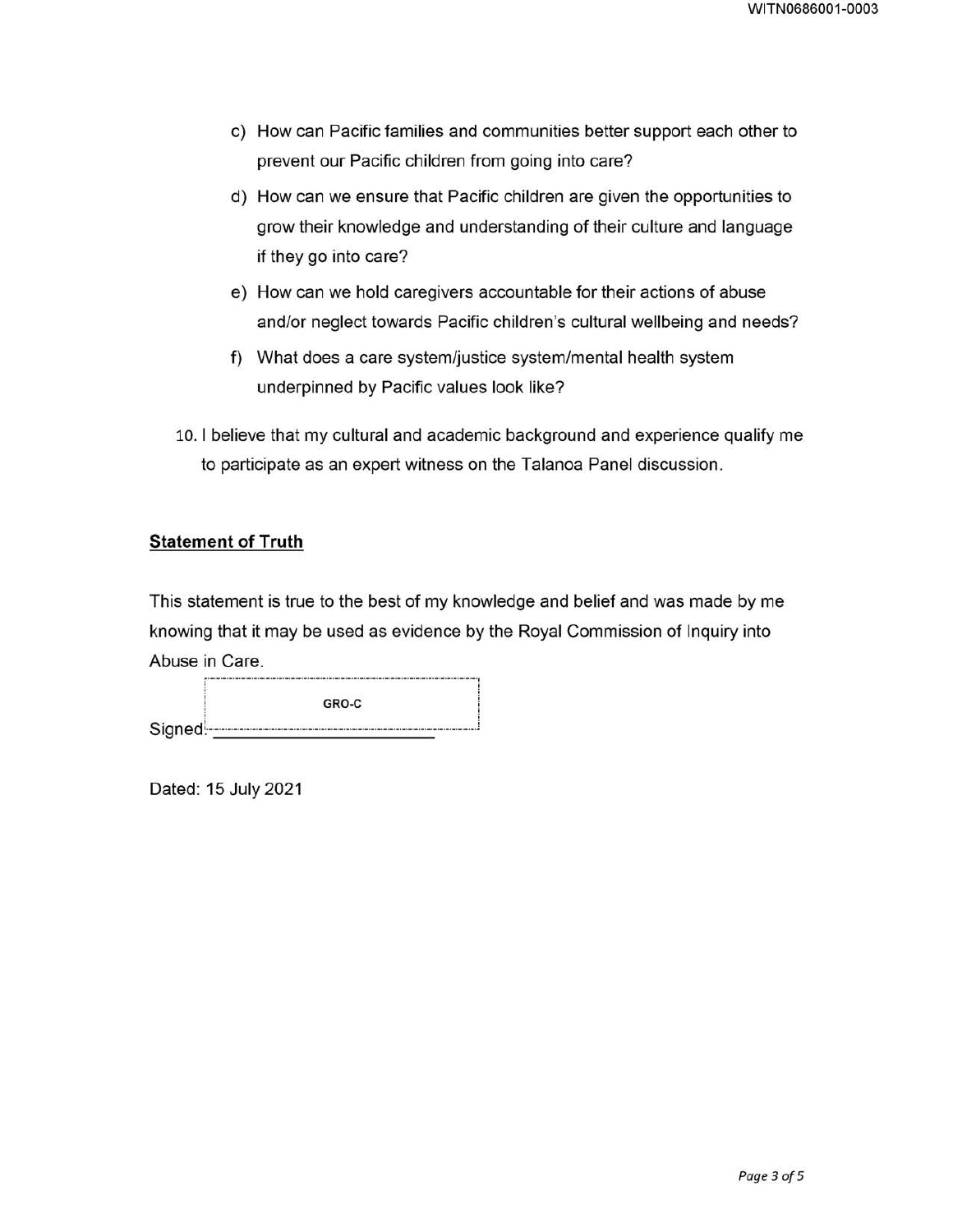## Annexure A

# Consent to use my statement

I, Dr Tamasailau Sualii-Sauni, confirm that by submitting my signed witness statement to the Royal Commission of Inquiry into Abuse in Care, I consent to its use in the following ways:

- reference and/or inclusion in any interim and/or final report;
- disclosure to those granted leave to appear, designated as core participants and where instructed, their legal representatives via the Inquiry's database or by any other means as directed by the Inquiry;
- presentation as evidence before the Inquiry, including at a public hearing;
- informing further investigation by the Inquiry;
- publication on the Inquiry website.

I also confirm that I have been advised of the option to seek anonymity and that if granted my identity may nevertheless be disclosed to a person or organisation, including any instructed legal representatives, who is the subject of criticism in my witness statement in order that they are afforded a fair opportunity to respond to the criticism.

Please tick one of the two following boxes:



if you are seeking anonymity

or



if you are happy for your identity to be known

|         | GRO-C |  |
|---------|-------|--|
| Sianed: |       |  |

Date: 15 July 2021